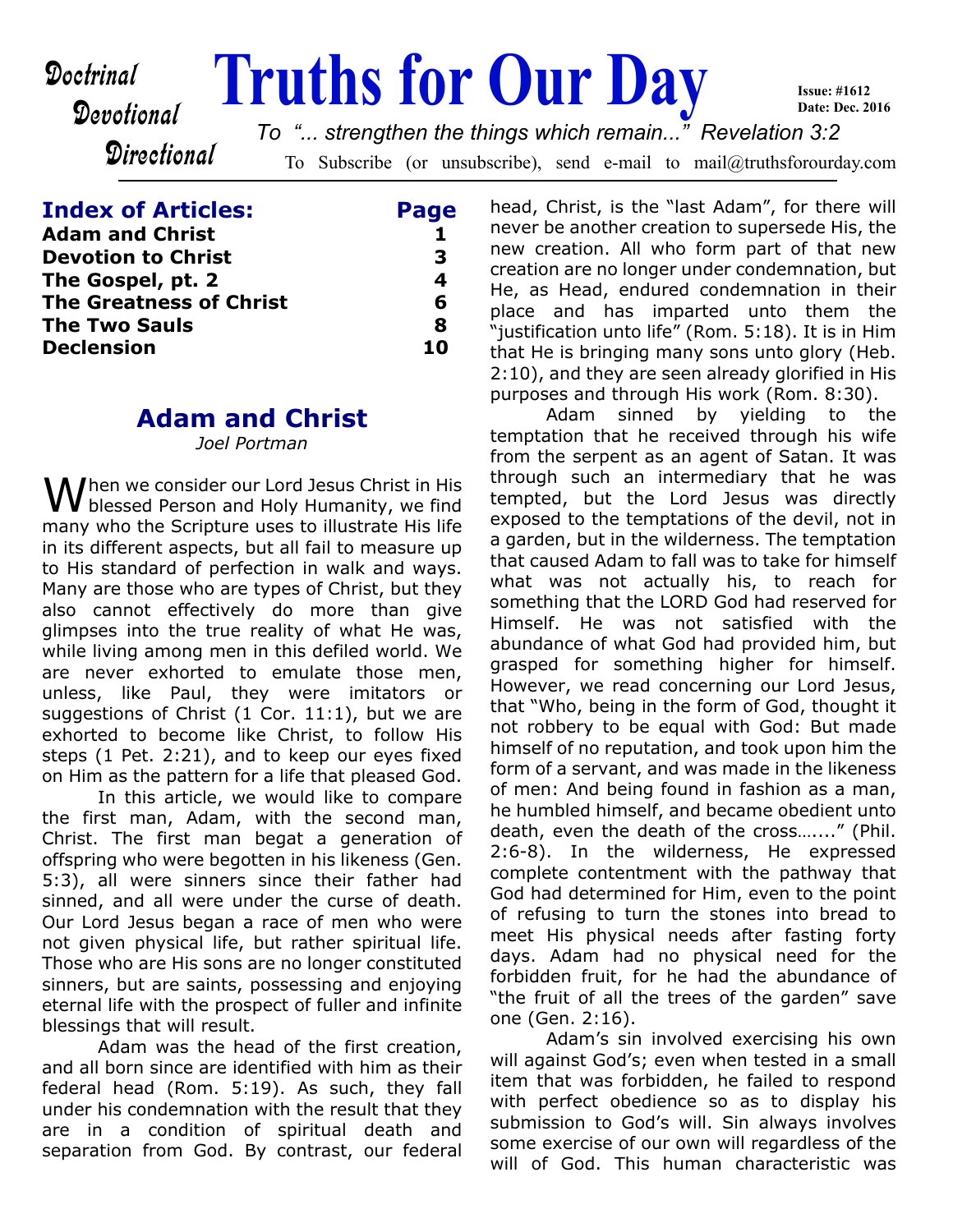# "Truths for our Day"

is a monthly publication that is freely available on the Internet and is intended to be a help to believers who appreciate the timeless truths of God's Word and who recognize the unchanging principles of God's will for His people. It is primarily intended to strengthen those who enjoy fellowship in local assemblies of believers who are gathered to the Name of the Lord Jesus Christ alone.

**Editor and Publisher:** Joel Portman 1200 Forest Glen Ct. SE, Cedar Rapids, IA, 52403 Write to: mail@truthsforourday.com

All issues of "Truths for our Day" are available by clicking on the link below. This will take you to the index: **Truths For Our Day** 

#### Please read this notice:

You are permitted to reprint any issue of "Truths for our Day" that you desire, either for yourself, or to share with other believers. However, if you wish to copy an individual article, we will forward your request to the copyright owner of the article to request his permission. For this reason, the format of the publication is locked to prevent unauthorized publication of articles that the author would prefer to reserve. Please do not copy them in any other way. We want to respect the ownership of all those who have written articles.

 We also hope you will let others know about "Truths for our Day" and encourage them to subscribe as well. They can do so by simply sending an e-mail to mail@truthsforourday.com

never seen at any moment in the life of Christ. His was more than an outward obedience; it was more, since it was His delight, His joy, His devoted purpose at all moments, even to the point of death (Heb. 10:5-9, Ps. 40:6-8), even from eternity when He stepped into time. All men seem to have a limit to their obedience, a point that is determined by how much it will cost. But with Him, His obedience was proven up to the point of death, even "death of cross." (Phil. 2:8). There is no question or difficulty to understand why heaven's portals would open and the voice of God was expressed with Divine approval (Mt. 3:17, 17:5). Adam's sin brought sorrow to the heart of God and ruin to God's creation. Christ's obedience brought pleasure to His heart and honor to His Name. He alone could say without any question, "I have glorified thee on the earth, I have finished the work which thou gavest me to do." (John 17:4).

 The only act of disobedience that Adam could commit, he did commit; but He who had all things in His power and had all things belonging to Him, Who had made them all and Whose they will be one day, refused to disobey in the slightest point of life. It is amazing how perfectly Christ voluntarily limited the exercise of His own will, and how perfectly that early purpose of His life to "be about my Father's business" (Lk. 2:49) continued without abatement for over 33 years of perfection.

 Adam's sin expressed his selfish desires; it was what seemed right to Eve, pleasing to the eye, desirable, and providing a source of personal satisfaction. Selfishness has dominated the human race ever since. What a delight to see One whose delight was the please the Father, coming not to please Himself, but rather to please Him who sent Him. There was no expression of selfishness in His life as He served His God (as slave) and men (as a servant). What an example for us in our Christian experience!

 Much more could be said to emphasize the contrast between Adam and Christ, all of them emphasizing the superlative character of the head of the new creation as contrasted with the one of the old. We can add that Adam's sin brought sorrow, a sorrow which seemed to be magnified in the life of Christ as He shed real

Thank you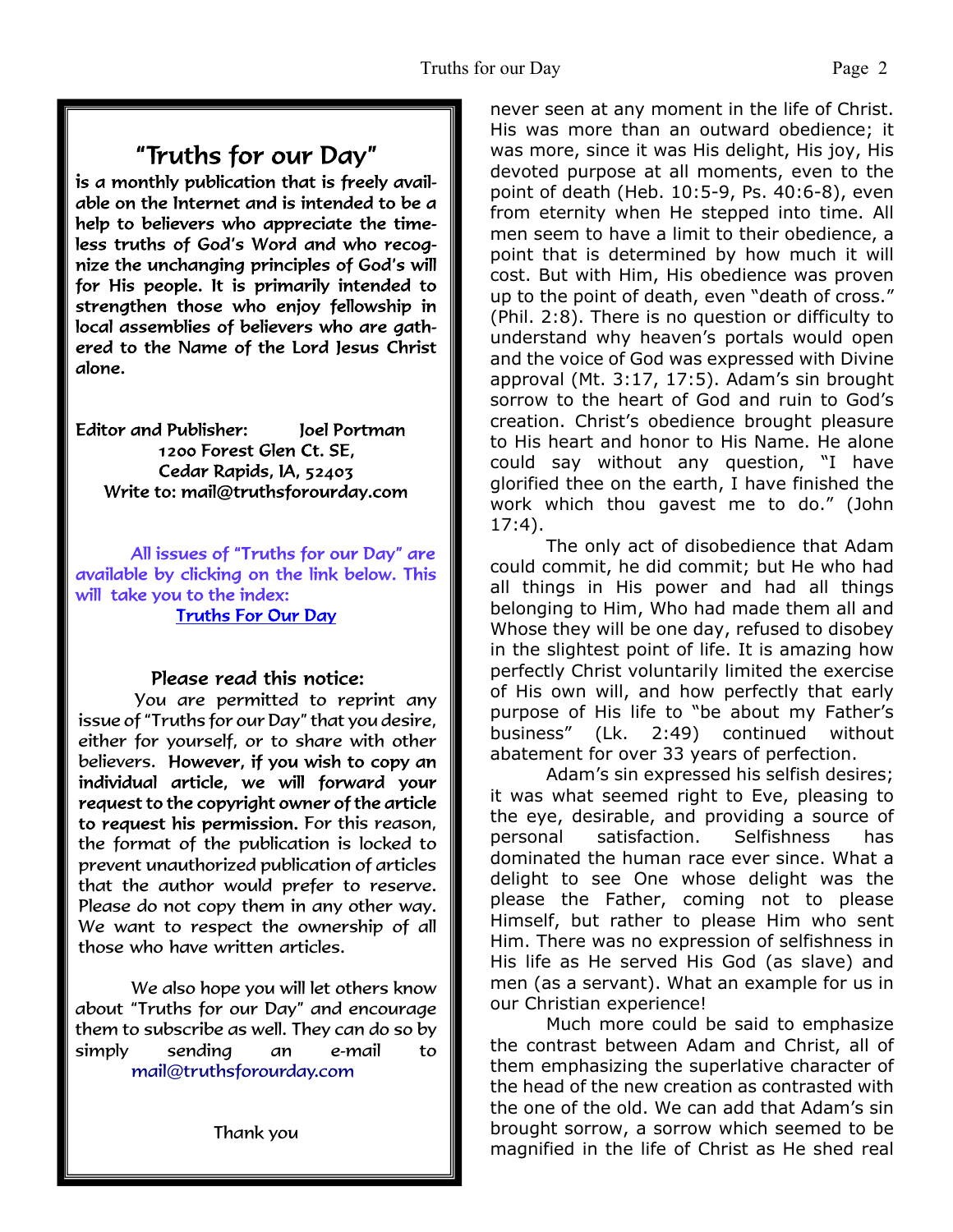tears over a man's death (John 11:35), a city's doom (Lk. 19:41) and a world's evil deed involving His real suffering (Heb. 5:7) . His compassion for the sorrowing and suffering was real. He "bore our sins and carried our sorrows" Isaiah could say (Isa. 53:4), in words which were applied to Christ (Matt. 8:17).

 Adam's sin resulted in the curse, but Christ's obedience resulted in blessing, both of them affecting multitudes of souls. Adam's sin brought sweat of the brow (Gen. 3:19), and in a far greater sweat than physical was that which coursed down the Savior's brow in the garden, "blood-like sweat" (Lk. 22:44). Adam's sin resulted in thorns of the ground, and those thorns were found bound around and pressed into the lovely brow of the obedient sin-bearer. Adam's sin introduced suffering into a before perfect scene, but all the suffering that man has reaped as a result is not to be compared with that which the Savior endured when hanging on the tree. Man's sin brought dust and dryness to which his body would return, but the psalmist prophet could say "thou hast brought me into the dust of death," (Ps. 22:15). We see the contrast that is presented to us in Holy Scripture, and that contrast only emphasizes the superlative greatness of the Last Adam. We bow with worship before Him and say with the bride (Song 5:10) "Yea, He is altogether lovely, the chiefest (standard bearer) among ten thousand."

The ways of Christ in the days of His flesh are the true pattern for His people.

## **Devotion to Christ. . . . as Jonathan to David** 1 Samuel 18:1-4

This seems to have been the first meeting<br>between David and Jonathan, so far as his seems to have been the first meeting Scripture records. This is interesting, because it follows David's victory over the giant in the valley of Elah in ch. 17, and it illustrates to us that it is only after the victory of our Lord over Satan at the cross that we likewise would know

Him as our Savior and Lord or have any responsive devotion of heart to Him.

 As David returned, having been victorious over their great foe, many, like Saul, were glad and could rejoice in his victory over an enemy who was too strong for them. But there was one among the rest, and to him the Victor was more important than the victory. Saul received David into his house, but Jonathan took him into his heart. One might link that with the line of the hymn that says,

> "He looked on me, I looked on Him, and we were one forever."

That day was the beginning of a friendship that was to last a lifetime. From that time on, the two of them were as one in heart. "The soul of Jonathan was knit to the soul of David." What a picture of true conversion to Christ that results in lasting devotion to Him! "Then Jonathan and David made a covenant, because he loved him as his own soul," (v. 3).

 Love is always active and will display itself in deeds. Such was the case with this love that Jonathan had for David. "And Jonathan stripped himself of the robe that was upon him, and gave it to David, and his garment, even to his sword and to his bow and to his girdle," (v. 4). One might well ask, "Why would he express such a whole-hearted surrender to David?" Here is the answer, "He loved him as his own soul." He had far greater delight to see David clothed in his own garments than he would have had if he had been wearing them himself.

 We sing a hymn sometimes, "All for Jesus, All for Jesus," sometimes with little understanding of what we are truly singing, but Jonathan would have sung more consistently, and fully realizing the import of the words, "All for David." We also sing, "I've found a Friend, oh, such a Friend," and then come to the words, "Nought that I have mine own I'll call, I'll hold it for the Giver," but if it came to our own time and money, it would be no more pleasant than a visit to the dentist for a tooth extraction. One has said that we, the Lord's people are just a set of hypocrites, but it may be more accurate and kind to say that we often talk and act hypocritically. Each of us can examine our own hearts to see if this is not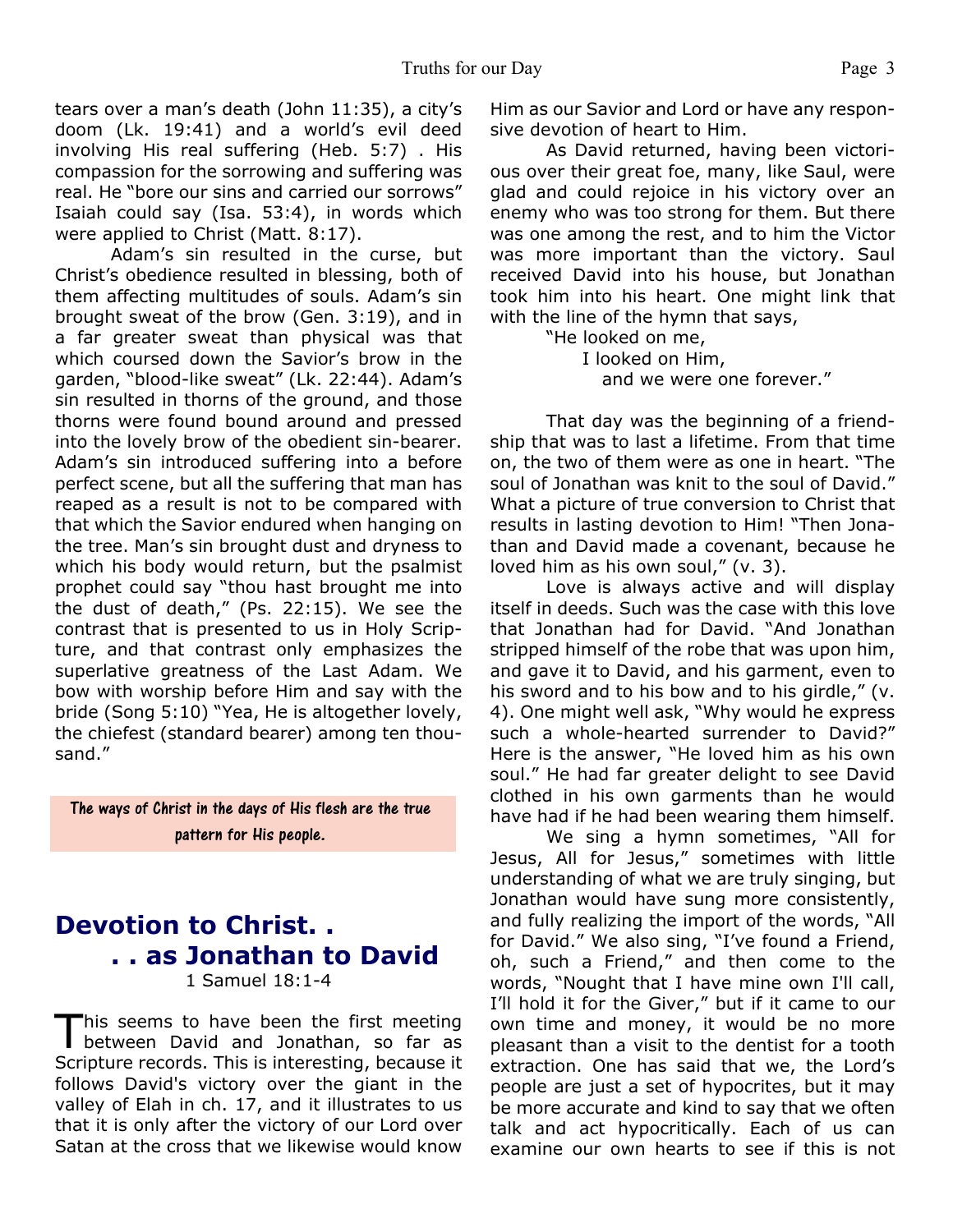true, when we sing hymns that, if we were truly honest, we would do far better to keep silent, and instead let those sing who are honest in their words.

 The love that reaches its utmost in simply singing, "My Jesus, I love Thee," is not really love at all. Love will make sacrifices for its object; Jonathan's love for David did that, but in doing it, he didn't seem to consider it a sacrifice at all. He rejoiced to see David wearing the garments of a king's son, those which he might have been wearing himself.

 We can find fault with Jonathan because he wasn't with David in the stronghold, in the cave, or in the other places where he was fleeing from Saul. However, before we do, let us ask if we would do more than he? Possibly Jonathan and David felt that he would be more help to David in the king's house, giving information to David regarding Saul's purposes. It is evident that Jonathan endured much humiliation and even Saul's attempts on his life, while there in the king's house and speaking for David. It reminds us of Nicodemus in the Sanhedrin in John 7:50. One in the presence of the enemy and speaking for one who is despised and rejected will always be the object of their oprobio and abuse.

 Paul seems to be the Jonathan of the New Testament, though there are many others, like John, who were also faithfully devoted to their Savior and Lord, even to the point of death for His sake. From that day when Saul met Christ on the road to Damascus, he held nothing back from expressing faithfulness and love for His Lord. He was fully devoted to Christ and showed it in his life-long occupation that was centered on Him to such an extent that he could truly write, "For me, to live, is Christ; and to die is gain."

 The grace that transformed that proud Pharisee from being an enemy of Christ and His people into one who became a faithful Lover of the Lord Jesus can yet transform self-centered men and women into those who, like Jonathan, are wholehearted in their devotion and love to the Lord Jesus.

#### **Give because you love to give– as the flower pours forth its perfume.**

#### **The Gospel, pt 2** *Larry Steers* **Possession of Spiritual Gift**

 $\bigvee$ e trust that it is abundantly clear from what has already been written that all believers must have a burden for the souls of our fellow travelers to eternity. While this may seem to be a pointed statement it must also be recognized that all brethren are not gifted to occupy the platform. The preaching of the glorious gospel must not only be inspired but interesting. It is the responsibility of overseers to insure that those placed on the gospel platform can preach. Overseers must recognize that other brethren are gifted for other areas of assembly responsibility. We would not want to fly on a plane piloted by a brick layer. The brick layer may do an excellent job laying bricks but not flying planes. This is a principle that operates in our lives every day. In the spiritual sphere the same is absolutely true. Use the gift which the Holy Spirit has given for the purpose for which it was bestowed.

 How often has the excuse been heard that we do not want to offend a brother so we give him his turn and the saints groan.

 The writer had numerous student teachers in his classroom. For every student I had to write an evaluation that would bear consequences for the rest of their lives. At the end of the evaluation was a question I had to answer for every student. The question: Would you want this student teacher to teach your children?

 Overseers in an assembly must do the same. However, when it is determined that a brother can function profitably in another area he should be encouraged to develop and use the gift the Holy Spirit has given him for the profit of the saints.

 May I make a suggestion here. When the Holy Spirit has raised up a humble brother who preaches a stirring gospel, give him ample opportunity to develop his gift. We seem to have unwritten rules which are very strange. For example it seems that there must be a different speaker every Lord's day evening. Consequently those with a gift in many Assemblies speak a limited number of times in a year. Break the unwritten custom and have the gifted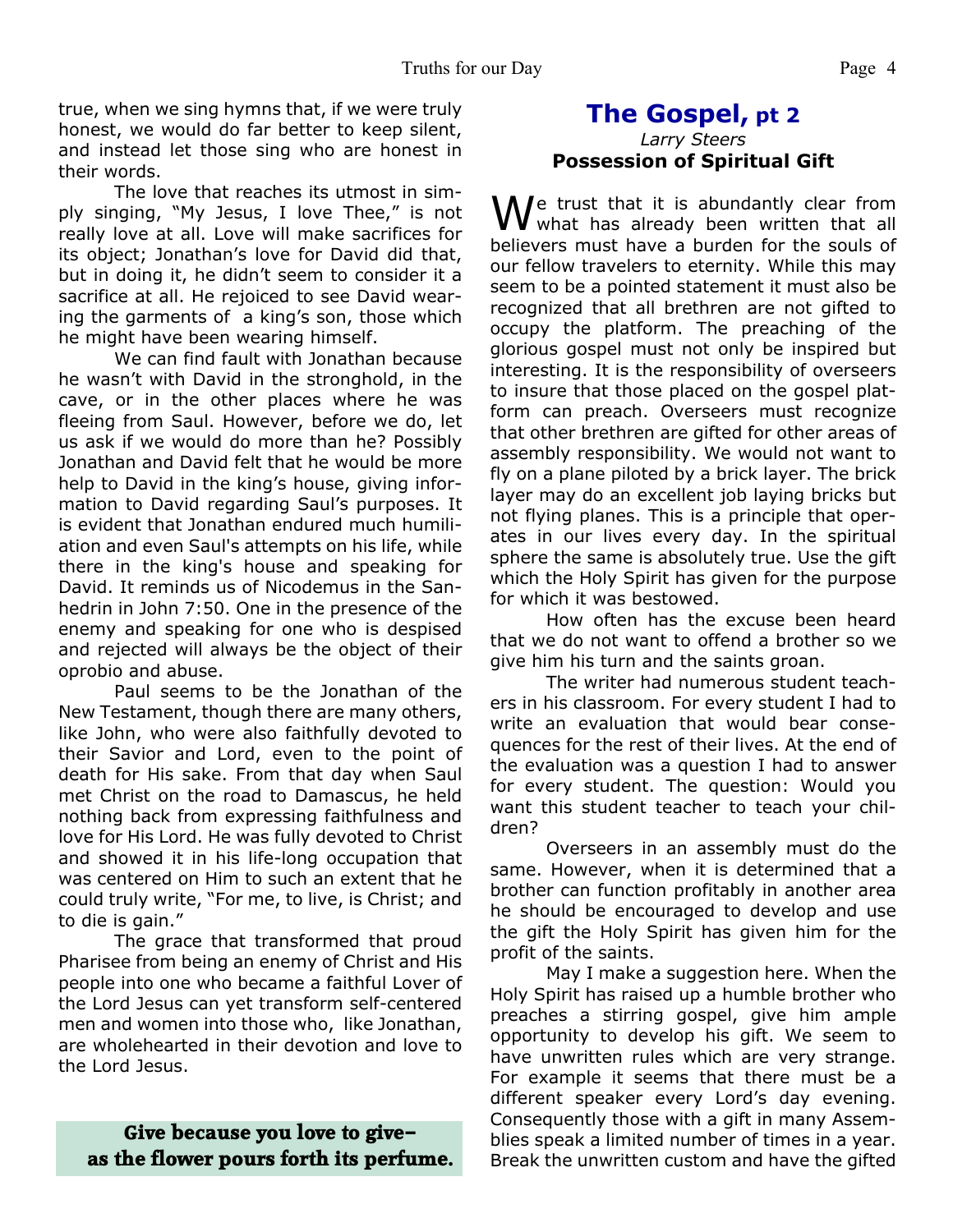brother speak more often even perhaps several Lord's days in a row. Taking turns is not helpful when the issue is the careful presentation of the gospel.

 A very pertinent illustration of the above is found in Numbers 4 involving the responsibilities of the Kohathites, Gershonites and the Merarites in the taking down and setting up of the tabernacle. Each group was appointed by God for a specific duty and was content to allow the other two groups to perform their labor of love. They did not step into the sphere of responsibility of the others.

 The Kohathites bore responsibility for the holy things (Num. 4:20). This was their Divinely appointed service and burden (Num. 4:19). They remind us of the teachers in the New Testament.

 The Gershonites (Num. 4:24, 3:26, 4:26) cared for the curtains, the hangings and the cords. They symbolize the shepherds.

 The Merarites (Num. 4:31) had the heavy work and looked after the boards, bars, pillars, sockets and cords. They represent the evangelists of the New Testament.

 It will be carefully noted that there was a clear division of labor with each responsible with for certain aspects of service relating to the tabernacle. Each did their work appointed them by God. This should characterize a New Testament Assembly. Each doing a work they have been gifted by the Holy Spirit to do.

#### **Prerogative of the Holy Spirit**

Here we will seek to emphasize what has already been written but as it relates specifically to the herald of the cross.

 In his consideration of spiritual gifts in 1 Cor. 12:11, the Apostle Paul reminds the Corinthians "But all these worketh that one and the same Spirit dividing to every man severally as He will". Again, while all believers have a gift, all do not have the same gift or the same degree of a specific gift. Each believer is a steward, accountable to the Lord for the development and exercise of the gift bestowed. The sovereign Holy Spirit gave some "evangelists" (Eph. 4:11). The gift here is the person. Only one man is identified in scripture as an evangelist. He is Philip, the evangelist (Acts 21:8); however the word "evangelist" in Eph. 4:11 is a plural word. Only one man being identified as an evangelist would suggest the rarity of the gift. However, one would never question that Paul was a real evangelist.

 Timothy was encouraged to "do the work of an evangelist" (2 Tim. 4:5). While this is specifically to Timothy, all believers can be engaged in this great work. Our Lord exhorted "go ye into all the world and preach the gospel to every creature" (Mark 16:15).

 Our little world may be the neighbors around us, children in a Sunday School class, business associates, and school friends. We appreciate greatly the sacrifice fellow Christians have made in leaving their homeland to take the gospel further afield as missionaries. But every believer is a missionary and must redeem every opportunity to speak for their Lord.

 But our great concern is for the Lord's Day evening Gospel Meeting and those who preach.

#### **Preparation of the Preacher**

The maturing of spiritual gift is not a process of osmosis. It might be partially illustrated by the experiment you likely witnessed in the science classroom. A potato was cut in half. One half was placed in a small amount of colored water and left overnight. By the next day the colored water had soaked through the potato and entirely filled it.

 While a young brother may have a gift, the "principle of osmosis" assumes he knows how to prepare a message and how to deliver it. He must receive guidance and council as the gift develops. Elders should give instruction in the fundamental truths of the gospel and the preparation of the message. Again, this is not a process of osmosis. . ."stand up and preach". A little help, a hand on the shoulder to encourage, a word of council and instruction on how the message could improve. The young brother needs to listen with thankfulness to the interest of elder brethren.

 Eventually the young brother may be encouraged to rent a building for gospel meetings or a work with children but always in fellowship with the assembly.

 There is a long range view. The Lord did instruct "The harvest truly is plenteous but the laborers are few. Pray ye therefore the Lord of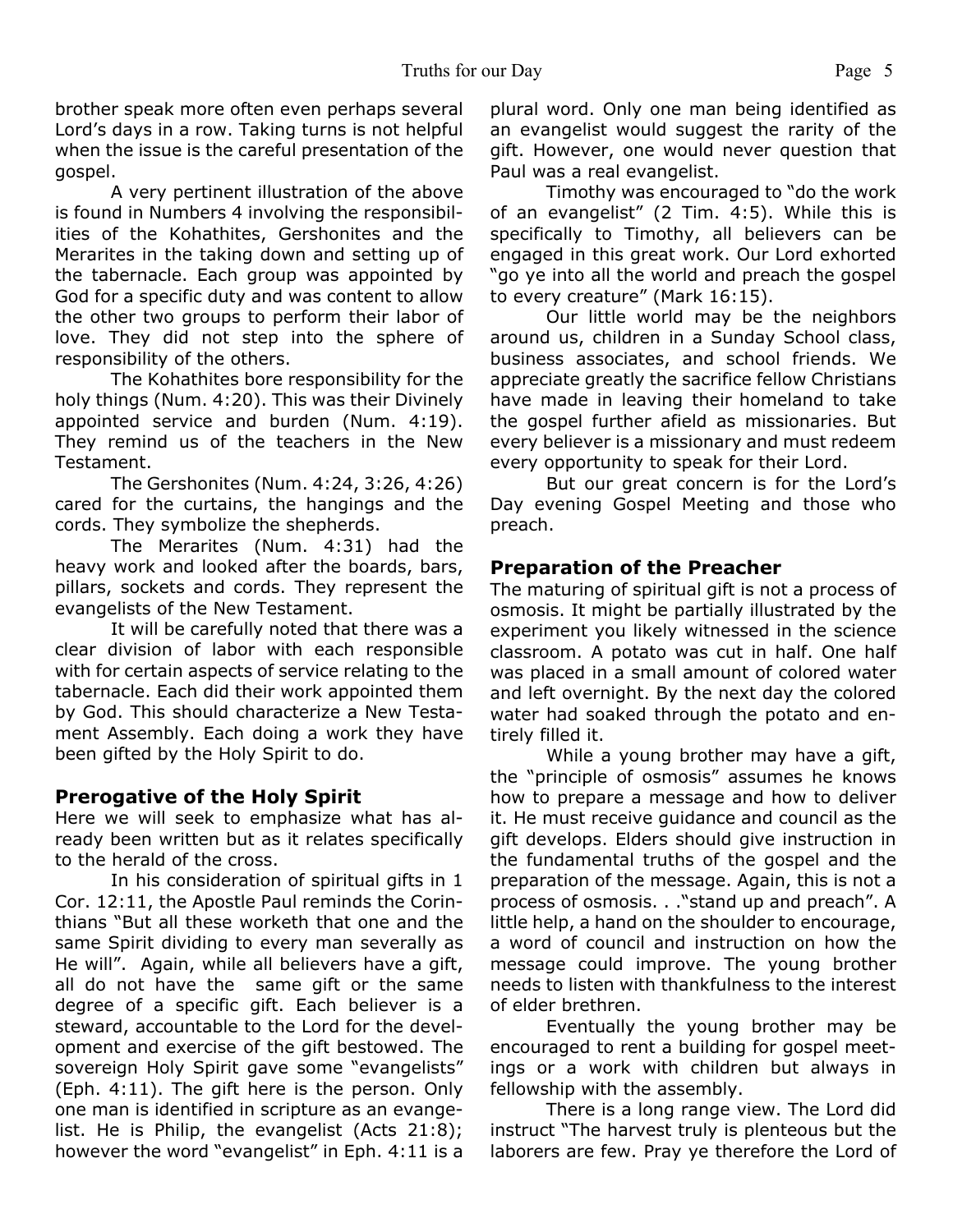the harvest, that he will send forth laborers into his harvest" (Matthew 9:37–38).

#### **Personal Life of the Servant**

Paul reminded the Philippians "let your conversation (manner of life) be as it becometh the gospel of Christ" (Phil. 1:7). Our Lord taught his disciples "let your light so shine before men" (Matt. 5:16).

 A carefully lived life in the fear of God speaks loudly to those we meet each day. The key word is "carefully". There are hindrances that insidiously creep into lives that limit our power with God.

 We live in a world that has no time for spiritual issues. From the pen of the aged apostle John, in his 90's, comes a commendation for the young men of his day who had overcome the wicked one (1 John 2:13,14). John is thankful for their spiritual strength and for the Word of God which dwelt in them (1 John 2:14). But just over the horizon John sees a danger, Satan's last attack. To these young men in John's day and today he sounds the alarm. "Love not the world, neither the things that are in the world" (1 John 2:15). The world in 2016 is still one of Satan's devices designed to lure a believer from living a life honoring to Christ. Satan has the world designed for the believer to fulfill the lusts of the flesh.

 Hence time which could be used for profitable Bible Study is squandered. Precious time spent in prayer becomes less. On the gospel platform such a brother may make a speech but exercised saints realize there is no power with God.

 When God was preparing a man, Abraham, to leave Ur of the Chaldees to become a pilgrim and a stranger, He called him alone (Isa. 51:2). Moses spent forty years in the wilderness alone with God before leading Israel out of Egypt (Ex. 3:1). When the sons of Jesse were summoned to the house to meet Samuel, the future King of Israel was alone with the sheep (1 Sam. 16:11). John the Baptist knew what it was to spend time in the wilderness (Matt. 3:1). Paul experienced the loneliness of Arabia (Gal. 1:17). The Lord was in the wilderness for forty days.

 How essential for the herald of the cross to be alone with God and to be in a right condition of soul. His earnest prayer is "Search me O God, and know my heart: try me and know my thoughts: And see if there be any wicked way in me and lead me in the way everlasting (Psa. 139:23-24). He must be a clean vessel, empty of self without a cloud between his soul and God. His life must commend the message he proclaims.

# **The Greatness of Christ**

(author unknown)

"I am Alpha and Omega, the Beginning and the End, the First and the Last" Rev. 22: 13.

There is portrayed to us in this short, simply<br>worded, yet striking verse that which comhere is portrayed to us in this short, simply mands our attention, calls forth our praise, and bows us in worship. These things are descriptive of some of the all-varied glories of Him who has captivated our hearts and won them for God

 Jesus! Precious Name! embracing as it does His down stooping grace and pathway of infinite perfection; of complete submission to, and concert with, the will of God; devotion to the Father and superlative grace to men. Well said were those adoring words:

> "Thy Name encircles every grace Which God as Man could shew; There only could He fully trace A life divine below."

The heart, reveling in the fragrance of that name which is as "ointment poured forth," delights to contemplate some of the higher mysteries of the fame of Him who bore it, our Lord Jesus Christ, God's Only Begotten and Well-Beloved Son.

#### **"Alpha and Omega"**

The first and last letters of the Greek alphabet, depict the speaking of God, bringing before us the glory of our Lord as the Word. He who in the beginning was with God, a distinct Person; and was God, co-eternal and co-equal, was fully competent to express God whenever expression was called for. Every communication of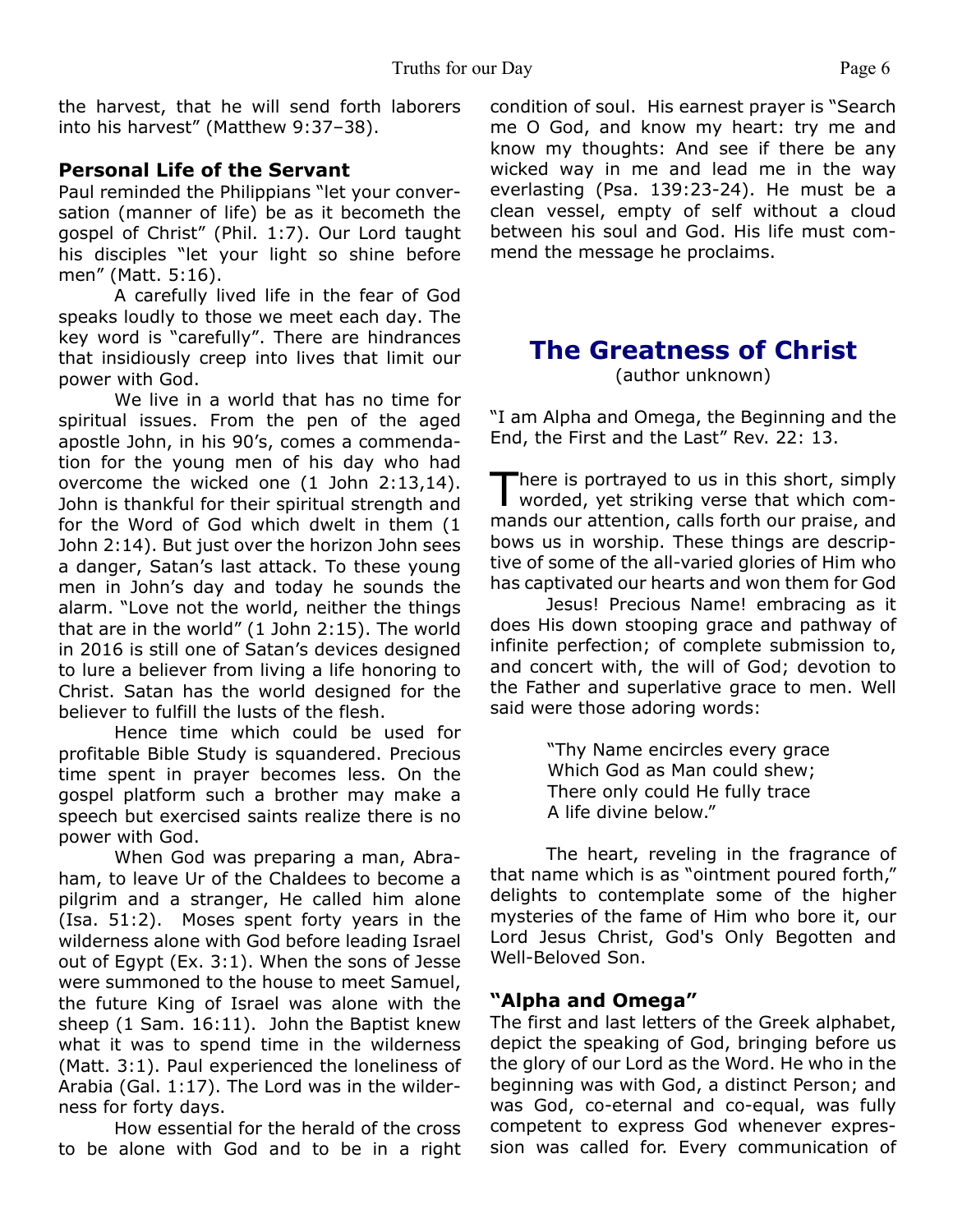God to the creature was through the Word.

 If the prophets were used in times past in the partial speaking of God they spoke by the Spirit of Christ which was in them (1 Peter 1:11 and 1 Peter 3:19). In these last days God has fully spoken in the Son (Son-wise), and thus we learn that Christ, as the Alpha and Omega, is the One in whom God is declared; in Him the eternal life, the life of God has been manifested; He is the WORD (John 1: 1), and He is the WORD of LIFE (1 John 1:1). The Lord Jesus is He by whom God has been revealed in the fullness of His nature as Light and Love. The eternal life which all believers have―a life which has the distinctive character that it is "with the Father," has been manifested in Him. All blessedness has been brought near to man, by revelation, in Him the Eternal Word.

 If we contemplate the holiness of God which necessitates the removal in judgment of everything that is contrary to it―everything that has refused divine blessing in whatever way it has been presented-this too finds its expression in the Alpha and Omega. Revelation 19:11-16, gives us a glimpse of heaven opened that we might behold One who is Faithful and True, who judges and makes war in righteousness, coming out of heaven to smite the nations and to tread the wine press of the fury of the wrath of God the Almighty, and His Name is called "the Word of God." Whether God is expressed in grace or judgment, He is so expressed in Him who is the Eternal Word, the Alpha and Omega―Jesus.

#### **"The Beginning and the End"**

This conveys the thought of activity or doing. The work of creation is, in Scripture, ascribed to the Son. He was ever the Agent of the activity of the Godhead. The universe sprang into being by the Word of His power. "For by Him were all things created, that are in heaven, and that are in earth, visible and invisible, whether they be thrones, or dominions, or principalities, or powers; all things were created by Him and for Him" (Colossians 1:16). He is the Beginning, the Originator of every created thing. The creation of man was the outcome of divine counsel. God, Elohim―Father, Son and Holy Spirit―equally participated therein, but the act of creating is attributed to the Son. He is the Beginning and He is the End. He is the Object for whom all are created. He, the Son, was appointed "Heir of all things" in eternal purpose; this necessitated the creation of all things. He shall yet be honored throughout the bounds of creation. Then, too, as to the New Creation, He is the Beginning, who is the Firstborn from among the dead, and the end in view is "that in all things He might have the preeminence" (Colossians 1:16-18). Hear His Word in John 4:34, "My meat is to do the will of Him that sent Me and to finish His work." In John 17:4, anticipative of the accomplishment of redemption's work, ". . . I have finished the work that Thou gavest me to do;" and also in John 19:30, when hanging on the Cross, "It is finished." Creation, Redemption, and Judgment are the work of Him who is the Son, Jesus, the Beginning and the End.

#### **"The First and the Last"**

The speaking of God, the doing of God, have found an avenue for fruition by Him, and now, in this expression we consider that which sets Him forth in the glory and majesty of His being. He is the great "I AM" (Isaiah 41:4; Isaiah 44:6; Isaiah 48:12). What He is in His own being―beyond all that has been revealed―is indicated in this appellation, "the First and the Last." As the One who entered man's estate in lowly guise, in whom God has spoken and acted, the devil has attacked Him and has sought to bring Him, in the creature's estimation, down to the level of the creature! Some there are who will own Him as Creator and Redeemer―but a creature still! The blasphemy of it! To say this of Him, even though He be described by such as the highest creature in the universe, is a denial of the teaching of the Word of God and an insult to Him majesty. He is the Christ, "Who is over all, God blessed for ever. Amen." (Romans 9:5). He is the Self-Existent One, Almighty, Eternal One. In Manhood He is saluted in terms of equality, "Thy throne, O God, is for ever and ever." God salutes God! O, the glory and the mystery of the Person of Jesus. He said of Himself, "Before Abraham was I AM" (John 8:58).

 Then, too, the Holy Spirit in John 12:41, records "These things saith Esaias, when he saw His glory and spake of Him."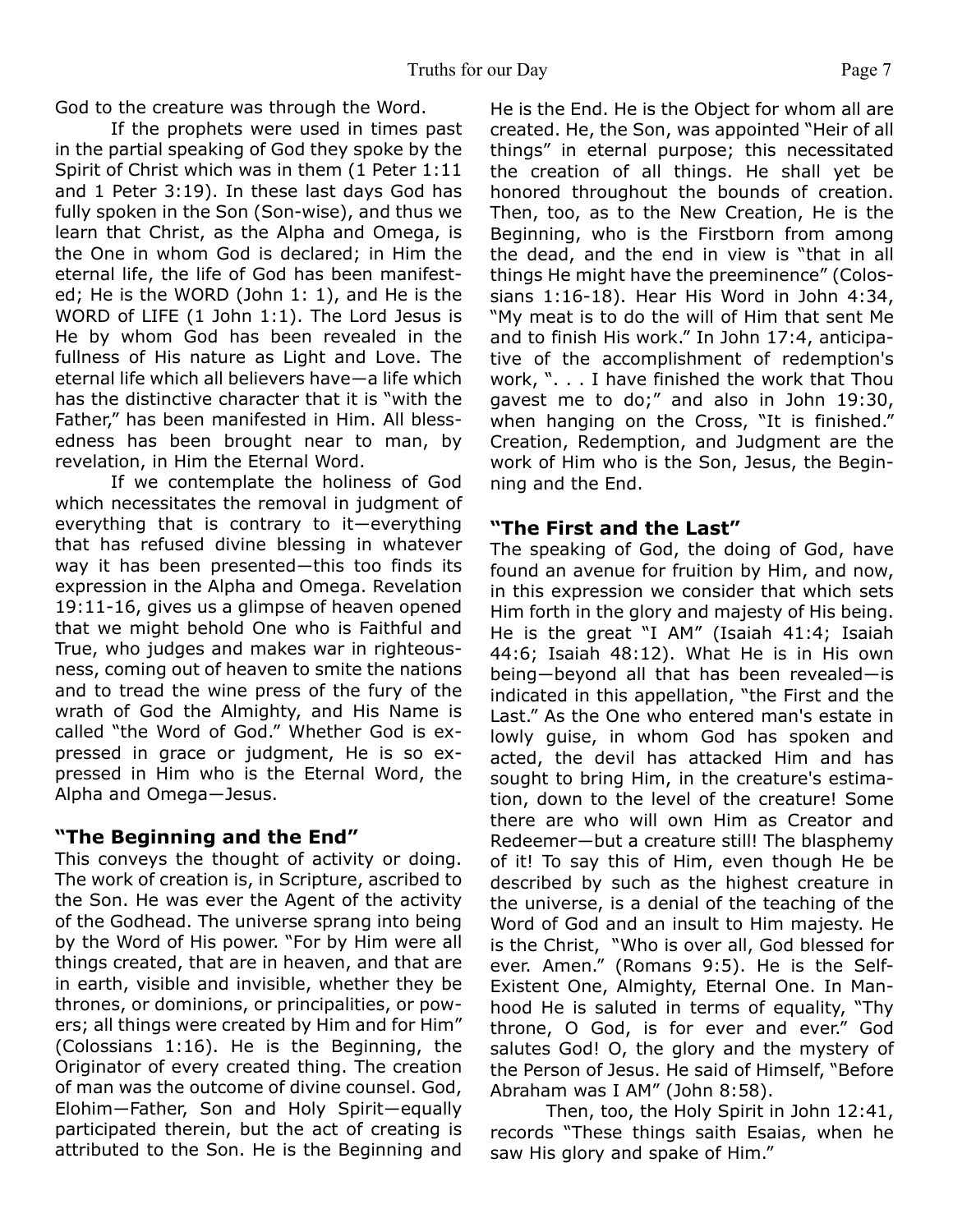Read these precious Scriptures of truth―John 8:12 and Hebrews 1―meditate on their threefold testimony to Him whom men despise and slight, the Son become Man, our Lord Jesus Christ-"the FIRST and the LAST." Rejoice that the Scripture cannot be broken! Whilst all this was true of Him and presented in testimony to men―the glory of His Person, His Work, and His Word-did He meet with united acclamation? Nay! John 10:19; John 9:16; and John 7:43, witness that they divided on what He said, what He did, and who He is. Praise God if through grace our eyes have been opened as the man in John 9. Being introduced to the Son of God believing, we bow at His feet, we worship Him―"The Alpha and Omega, the Beginning and the End, the First and the Last."

 The Spirit of God would deepen in us the appreciation of Christ as the One in whom the Speaking―Doing―and Being of God is presented to us in this amazing Scripture.

> "The mention of Thy Name shall bow Our hearts to worship Thee; The chiefest of ten thousand Thou, Whose love has set us free."

The Law was magnified by Christ, and made honorable; and therefore God in His righteousness must magnify for ever Christ and His members with Him. R. C. Chapman

#### **The Two Sauls** Wm. Rodgers

Read: 1 Sam. 8:11-17; 10:23; 15:19,23; 18:9; 19:1; 26:21; 28:16; 31:4; Acts. 13:22; 26:19; 1 Cor. 4:10; 2 Cor. 10:10; 11:2; 12:15; Gal. 1:13; 2 Tim. 4:6, 7, 17.

These Scriptures throw into sharp contrast in many respects two well known Bible charachese Scriptures throw into sharp contrast in ters, one in the Old Testament, the other in the New Testament. Both of these men bore the same name, "Saul," both were Israelites, and both belonged to the same tribe, namely, Benjamin. The contrast is seen all through their records, but most of all it is seen in their respective ends. The one died a suicide, the other a martyr. Or, the difference may be expressed in another way; for of the O.T. Saul we read in Acts. 13 that God "removed him," while his namesake in the N.T. was able to say at his end, "I have finished the course."

Still more impressive perhaps are the statements made as to God's relationship with each man at the close of his career. King Saul's confession in 1 Sam. 28:15 "God is departed from me and answereth me no more," while the Apostle in 2 Tim. 4:17 was able to assert, "The Lord stood with me and strengthened me." Both their histories are set in the Word of God for our learning, the one by way of warning, the other by way of example. That of King Saul has at times been made a bone of contention as to whether he was what we speak of as a "saved" man or not; but which ever view one takes, the warning for us remains. Personally, I feel that certain of the statements made of him are such as would not be true of any saved person, not even of a backslider. Of such a one it might become true that the Lord would see fit to "remove" him, as He removed certain members of the Corinthian Church. But could it be said that the Lord had "departed" from him and "had become his enemy"? Or could it be said of any saved person, "Because thou hast rejected the Word of the Lord. He hath also rejected thee"? (1 Sam. 15:23).

However this may be, we have in the O.T. Saul a man who seemed to make a good start, and yet who ended very badly, and of this he is not the only example in the Bible. There are others, alas, from King Solomon on the one hand, to Judas Iscariot, on the other, whose records bring to mind the proverb quoted by King Ahab, "Let not him that girdeth on his harness boast himself as he that putteth it off" (1 Ki. 20:11). How often in our own experience we have been woefully disappointed in some, of whom at their beginning we had high hopes, but who later turned aside from the path entirely. As the route of the Israelites from Egypt to Canaan was marked by a line of the graves of those who were overthrown in the wilderness, so our own wilderness journeying has also been marked. Some, like Solomon, have backslidden from what they once were, and some, like Judas, have proved that they never had real life at all. What a contrast to these,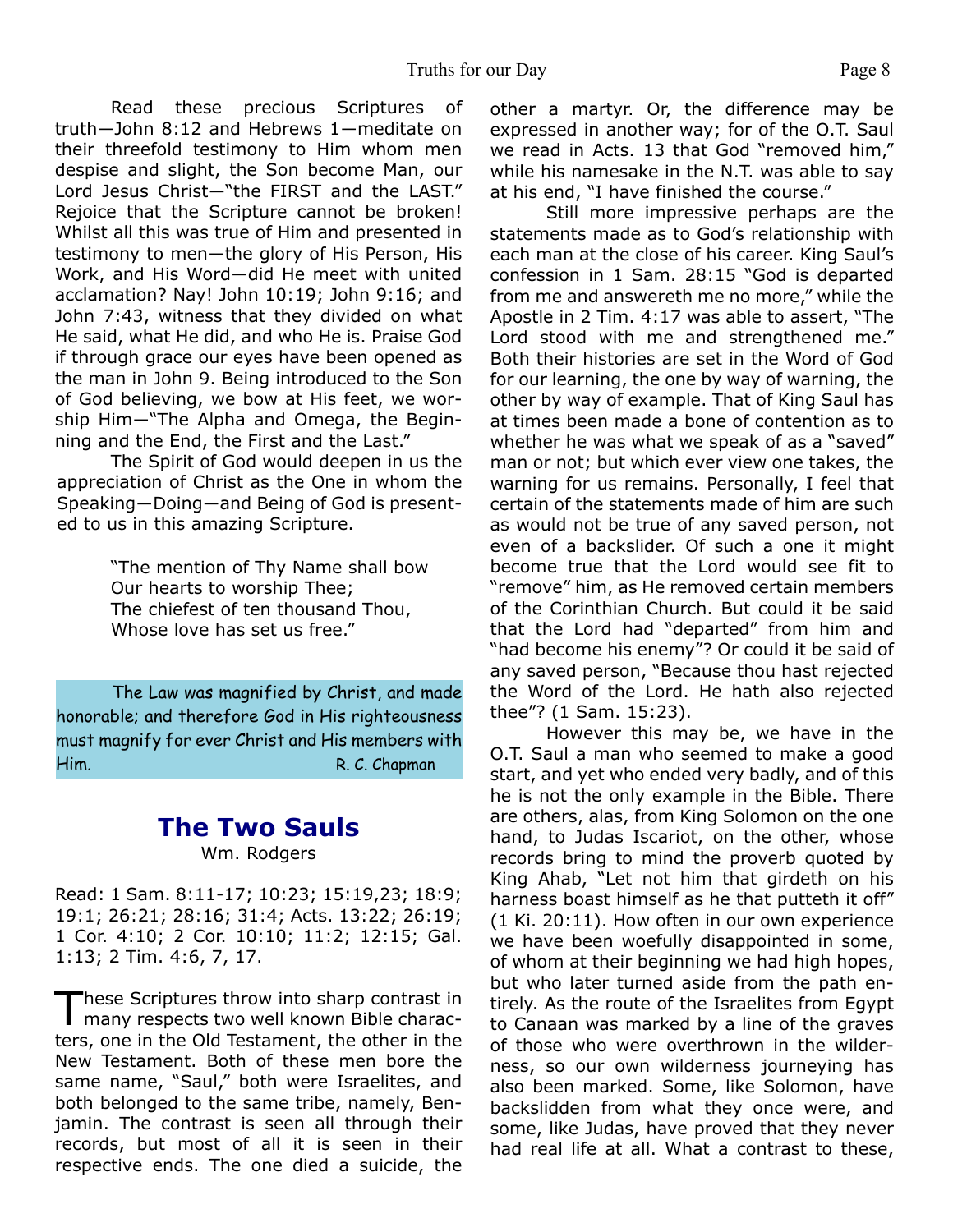however, is the course of Saul of Tarsus, the Apostle Paul! His was a course of steadfastness and progress. He had a good beginning, a good middle, and a good finish. He could ever say, "Forgetting those things which are behind, and reaching forth unto those things which are before, I press toward the mark"; and as we have already seen, he could at last say, "I have fought the good fight, I have finished the course." He could at all times say," Be ye followers of me, even as I also am of Christ."

But a good end is ever the product of the other two—the good beginning and the good middle, and the contrast in these two Sauls was manifest a long time before we come to their deaths. Even before the O.T. Saul is introduced by name, the prophet Samuel placed before the people the character their desired king would have. In 1 Sam. 8 the expression, "HE WILL TAKE," is used of him no less than six times. He was to be a selfish man, one who would take all and give nothing. In this he has many successors. Paul had on one occasion to say, "All seek their own." But when we look at the Apostle himself what a difference we find! He could assert, as in 2 Cor. 12, "I will gladly spend and he spent for you, though the more abundantly I love you, the less I be loved." Yea, he could wish himself "accursed from Christ," if by that means his brethren of Israel could be brought into blessing.

When we come to the actual story of Saul's life in 1 Sam. 15 we find him deliberately disobeying the command of God concerning Amalek—keeping back the best of the spoil and sparing the leader. On the other hand, Paul could claim that in every part of his course, as well as at its beginning, he was not disobedient to the heavenly vision.

Yet again, Saul in 1 Sam. 18:9, and onward, was consumed with personal jealously of David, but though Paul was jealous over his converts, it was not with personal jealousy, but with godly jealousy, or jealousy for God's glory. Even when men of a different stamp were preaching Christ "of envy and strife," supposing that they were adding affliction to his bonds, instead of being jealous, he could say, "Nevertheless Christ is preached, and I therein do rejoice and will rejoice." As a result of Saul's jealousy, he became a persecutor; but all the

persecution done by Paul was in his unconverted days, and was due, not at all to personal jealousy, but to a mistaken zeal for God.

Even in personal appearance, the two men seem contrasted. Saul of the O.T. is introduced to us as "a choice young man and goodly", who was taller by more than a head than any of the people; while of the Apostle they "His bodily presence is weak, and his speech contemptible."

Incidentally, it may be noted that another and more immediate contrast with King Saul, lies in the character of David, the king who succeeded him, and of whom God in Acts. 13:22, after speaking of Saul's removal said, "I have found David the son of Jesse, a man after mine own heart, which shall fulfil all my will." Thus the disobedient king gave place to the obedient one; the selfish king who would "take" all, to one who "perceived that the Lord had established him king... for His people Israel's sake" (2 Sam. 5:12); and who in the unselfishness of his heart, would say in the hour of plague and danger, "These sheep, what have they done? Let Thy hand be against me" (2 Sam. 24:17).

The outstanding contrast, however, between Saul and David lies in their attitude to inquiring of the Lord. Almost a dozen times in David's history we read of him doing this, and any mistakes he made were made at times when he failed to do so. The first of these was at the bringing up of the Ark, concerning which he is said to have consulted with his chief captains, but not with the Lord. Later, there came a period of which it is said, that "The counsel of Ahithophel . . . was as if a man had inquired at the oracle of God . . . both with David and with Absalom," and this ended in the Absalom rebellion. Finally, we have the numbering of the people concerning which, not only did David not inquire of God, but persisted even in face of the opposition of Joab and other captains.

But Saul all through his course made little of such inquiry. In the very first story we have of him, when his servants suggested an inquiry through Samuel about the lost asses, he considered a quarter shekel (about 6d.) ample payment for such. Later, in his impatience he sought to inquire irregularly, and later